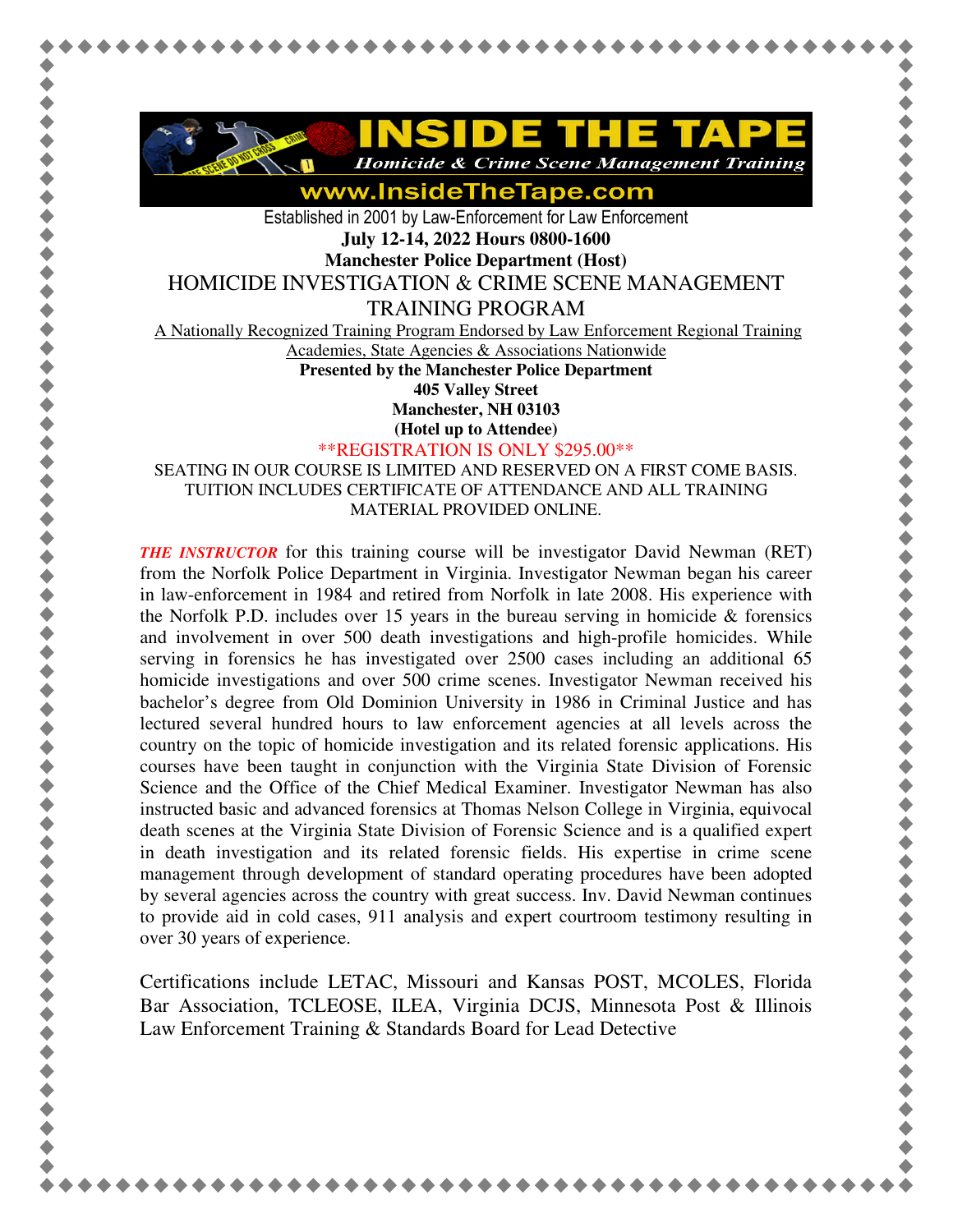## **COURSE TOPICS** ARE TO INCLUDE:

\*Development of Standard Operating Procedures Regarding the Suspicious Death Scene \*Defining and Explaining the Various Levels of Association that Exist Between the Homicide Victim and Offender (Pyramid of Association) (Solvability Factors)

- \*Initial Scene Responsibilities Covering Boundaries, Canvassing (Data Collection)  $\&$ Immediate Leads (Sources)
- \*Proper Crime Scene Protocol as it Relates to Death Investigation & Homicide
- \*Cold Case Investigation Strategies & Review of Solvability Factors (Case Objectives) \*Cold Case Reviews
- \*Evaluation of the 911 Call During the Active Phase through Case Reviews

\*Sources of Crime Scene Contamination & Prevention (Assessment Accountability)

- \*Categories of Circumstantial Evidence and Recognition of Contamination
- \*Victimology and Immediate Lead Indicators (High Vs. Low Risk)

\*Medical-Legal Death Investigation (Victim I.D. / Time of Death / Injury Recognition)

- \*Primary & Secondary Crime Scenes (Proper Definition)
- \*Crime Scene Sequence Event Determination Model Employing Scientific Method \*Crime Scene Evaluation (Execution of the Walk-thru)
- \*Crime Scene Indicators Related to Motive, Manner of Death & Method of Operation
- \*DNA Review and Touch Evidence (Familial DNA & Phenotyping) (Genealogy)
- \*Specific Types of Crime Scenes & Related Forensic Disciplines
- \*Case Review (To Change Each Course)
- \*Suicide and Equivocal Death Scene Investigation Analysis of Equivocal Death
- \*SIDS Review and Infant Homicide Scene

Inside the Tape has been committed to providing quality training to law-enforcement agencies since 2001 without raising tuition rates or cancelling classes. We have added more in-depth topics and several new case reviews to our program which continues to receive high marks from law enforcement at all levels across the country and has been used as a model for homicide scene management by agencies such as the Cincinnati, Austin, Detroit, Atlanta and St Paul Police in Minnesota. Several agencies contract our program out for in-service training and have implemented our methodologies and crime scene management principles with great success resulting in higher clearance and conviction rates. Our courses have also been certified by the Illinois Law Enforcement Training and Standards Board by the Law and Justice Commission as required training to serve as a lead detective in the state.

REGISTER ONLINE AT WWW.INSIDETHETAPE.COM

Simply go to the calendar page and click the on-line registration link for the Manchester Course. Print out the registration form and complete including method of payment. Fax the registration to 1-866-529-6152. You will receive a confirmation within 24 hours and a receipt if paying by credit card. Once payment is made refunds are not issued but credits are given for any future training course offered in the U.S.

INVESTIGATOR DAVID NEWMAN (RET) NORFOLK POLICE DEPARTMENT HOMICIDE & FORENSIC SECTION

INSIDETHETAPE@COX.NET WWW.INSIDETHETAPE.COM **Phone:** (757) 748-1991 **Fax:** (866) 529-6152 **Toll Free: (800) 297-6007**